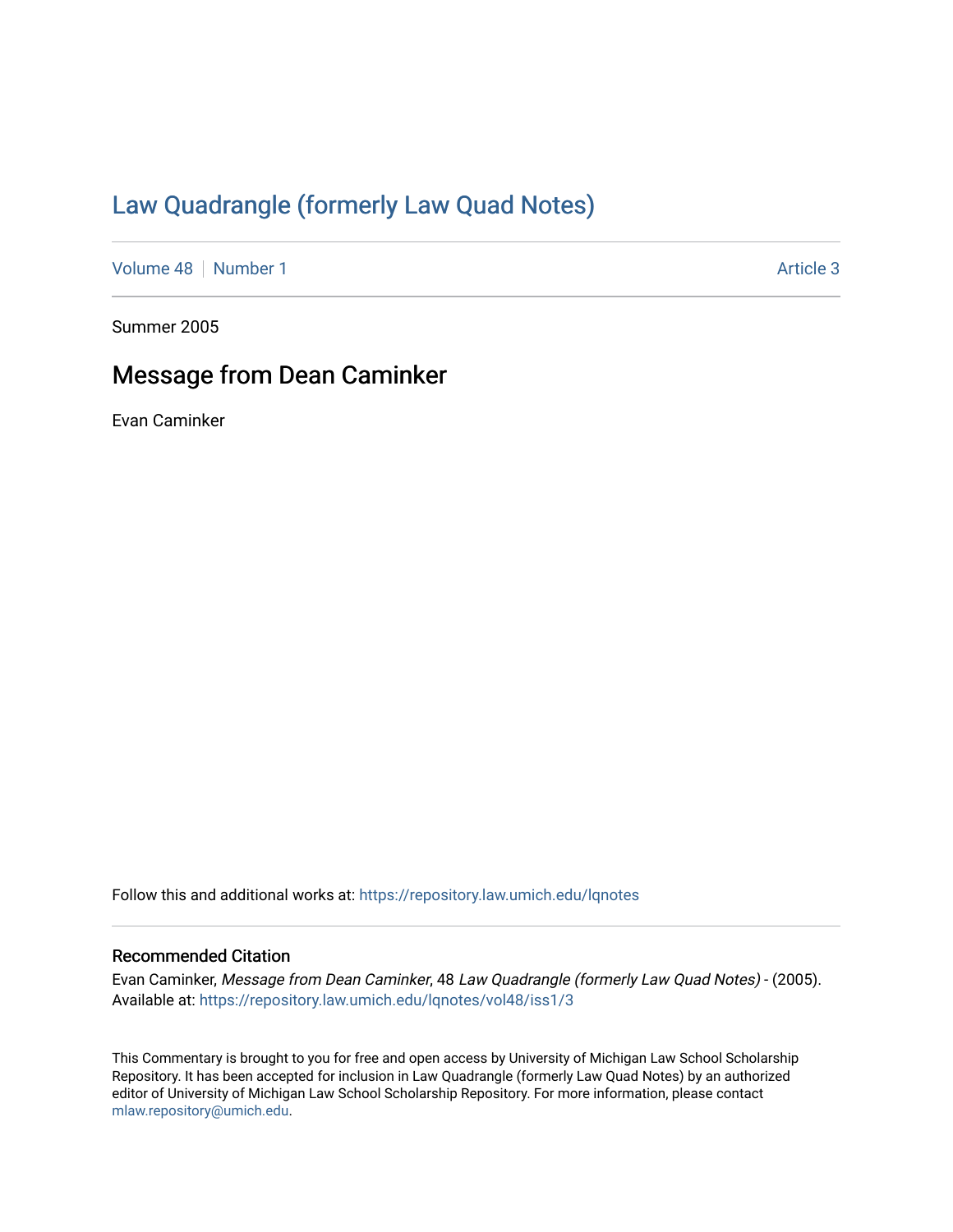## **MESSAGE** from Dean Caminker

*The filloa-ing is an excerpt from the Dean* i *remarks to the graduating class* of2@(75. *(See*  commencement story on page 24.) A number of requests have been made for copies of the speech, so we have reprinted an edited version here.

I awyers are routinely blamed for<br>
many of society's ills. In fact, the practice dates back to William Shakespeare and a character who famously uttered the phrase: "The first thing we do, let's kill all the lawyers." Now, I don't mean to suggest that this single sentence is the progenitor of all subsequent lawyer-bashing. But it is a phrase that pundits freely repeat today; it's a phrase that has become a part of our cultural vocabulary, often used indiscriminately and thoughtlesslv, even if typically in jest.

Certainly there are moments when lawyer-bashing seems justified; for example, Enron and its aftermath certainly shined a spotlight on some lawyers who had lost their way. And I've been known to laugh at a good lawyer joke as much as the next guy. But over the past year I've become increasingly worried that public criticism of lawyers, and especially of judges, has become unjustifiablv and dangerously shrill.

Lawyers and judges today are asked to grapple with some of the most fundamental, emotionally charged, and divisive issucs imaginable. Issues such as the detention of enemy combatants, the legality of various interrogation methods, and the use of domcstic security measurcs authorized by the U.S. Patriot Act, rcquire lawyers and judges to make decisions balancing national security and individual liberty.

Given the stakes, it is not surprising that these issues engage the passions of politicians, pundits, and laypersons alike. This is a sign of a healthy democracy:

people publicly discussing deep-seated values and emotions, and debating how they ought to be applied to resolve divisive social issues.

But reflective debate is one thing; and knee-jerk reaction is another. Modern-dav media tools such as on-line insta-polls create a wave of visceral responses that then become publicized as "popular opinion." Poll results are in turn trumpeted as the "will of the people" by politicians seeking to galvanize political support for their electoral agenda.

Yet in a constitutional democracy, law is not and should not be determined by the passions of the moment or by political demagoguery. Rather, lawyers must argue, and judges must decide, specific cases based both on the concrete facts and on the enduring values imbedded in our Constitution and common law. Judges are supposed to consider precedents and context and nuance, not the raw emotions of the moment.

Of course, lawyers and judges will inevitably have good faith disagreements about what the law and facts dictate in specific cases. It is in the nature of law that therc will be room to argue, within boundaries set by a good-faith interpretation of longstanding norms.

But recent proclamations by highprofile political officials and opinionleaders have, in my view, gone so far as to threatcn a healthy separation of powers, if not the rule of law itself. Judges who issue judicial rulings that are disfavored on political grounds arc routinely castigated for being "unaccountable" and "out



of touch," rather than praised for having the courage to apply the law even in ways that may prove unpopular. The epithet "judicial activist" is bandied about so frequently that it no longer has any principled meaning. Indeed, now sometimes judges are accused of activism when they refuse to act, if the critic believes action is warranted. "Judicial activism" ought not mean simply "deciding contrary to my personal views."

Criticism of judicial decisions has been a staple of American politics since Chief Justice Marshall penned Marbury v. *Madison* two centuries ago. But it is my sense that the lack of civility in public discourse is reaching new heights. Overheated and even threatening rhetoric suggests an unprecedcnted hostility being directed personally at judges themselves just becausc their rulings depart from the critic's own views. Given the ferocity of recent *ad hominem* attacks, one wonders whether the oft-rcpeated Shakespearean threat to lawycrs has become so engrained in our cultural lexicon that we